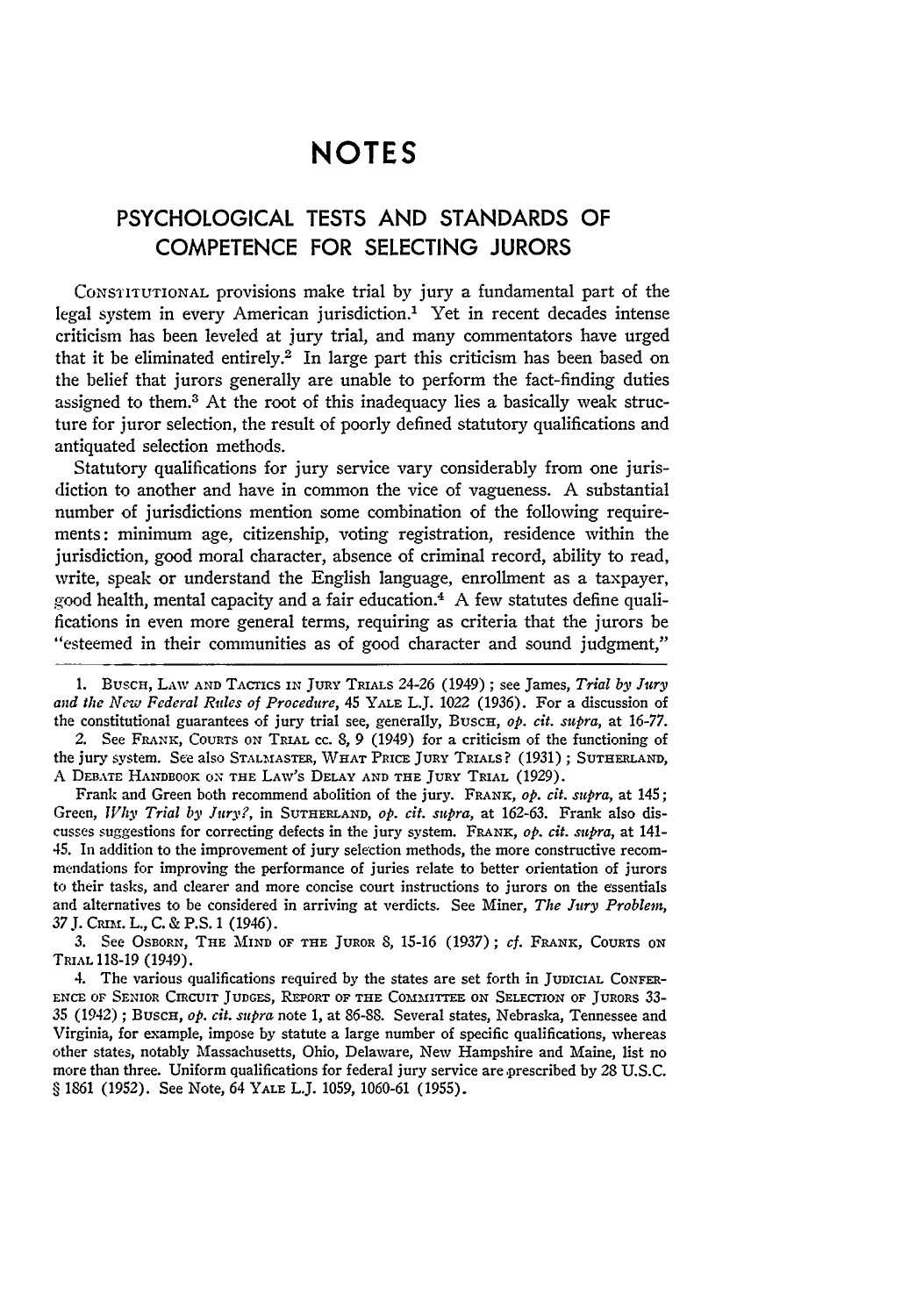"sober and intelligent, of good reputation," or "sober, healthy and discreet."5 Many of the statutory qualifications have no direct relevance to adequate jury performance.6 Those which do seek to insure competence are too vague to indicate either the precise characteristics of competence or the extent to which a given qualification must be possessed by a competent juror.

Once the legislature has established the qualifications for jury duty, individuals who meet these standards must be found and appointed to the jury panel through a process of "selection."<sup>7</sup> Selection procedures and techniques relating to competence are generally not prescribed by statute. However, requirements are established for persons who, under the supervision of the court, are to serve as jury selectors. They are usually called commissioners and are given the duty of choosing qualified jurors on the basis of fair geographical representation.<sup>8</sup> It is a traditional practice of jury commissioners to base their choices upon the solicited advice of members of the community whom they consider prominent and reputable.9 This usually unverified advice, representing judgments as to which citizens are qualified for jury duty, is often the sole basis for selection. Today, in some jurisdictions, eligibility for jury duty is determined from responses to written questionnaires designed to elicit information regarding such qualifications as age, citizenship and years of education.'0 When uncertain responses are given, the jury commissioner may re-

5. See Wis. **STAT.** § 255.01 (1953); Mo. ANN. **STAT.** § 494.010 (Vernon 1952); PA. **STAT.** ANN. tit. 17, § 1235 (Purdon 1930). Federal District Judge Merrill E. Otis sets out these and other beauteous phrases of many state qualifications statutes as evidence of high purpose in the selection of jurors. See Otis, *Selecting Federal Court Jurors,* 14 PA. B. Ass'N Q. 136, 138-39 (1943).

6. These statutory qualifications serve policy purposes largely unrelated to the competent fulfillment of jury duty. For instance, the requirement of local residence is concerned primarily with administrative convenience, while the demand for payment of a poll tax may serve solely a policy of racial or class exclusion.

7. For a review of current selection techniques and an analysis of each step in the jury selection process, see JUDICIAL CONFERENCE OF SENIOR CIRCUIT JUDGES, REFORT OF THE COMMITTEE ON SELECTION OF JURORS 78-89 (1942); Busch, *op. cit. supra* note 1, at 79-83.

**8.** See, *e.g.,* 28 **U.S.C.** §§ 1864-65 (1952); IND. STAT. **ANNOT.** § 4-3301-04 (Burns 1946) ; VA. CODE § 8-180-84 (1950). Under the Indiana statute, for example, each circuit court must appoint two persons as jury commissioners for a period of one year. The appointees must be residents of the place in which terms of court are held, freeholders and voters of that county, known to be of opposite politics, and characterized by intelligence, morality and integrity. They must take an oath or affirmation to perform their duties, and upon failure to perform these duties may be held in contempt of court. In order to guarantee that prospective jurors possess certain qualifications, the commissioners are required to choose only from among those persons whose names appear on the tax lists. The commissioners must then "proceed to select" those qualified for jury duty, and must deposit their names in a box provided by the court clerk.

**9.** See **JUDICIAL** CONFERENCE OF SENIOR CIRCUIT JUDGES, REPORT **OF THE** COMMITTEE **ON** SELECTION OF JURORS 15-18 (1942).

**10.** *Id.* at **66.** The committee report discusses the use of questionnaires and related problems, *id.* at 66-77, and sets forth a sample form of a questionnaire for prospective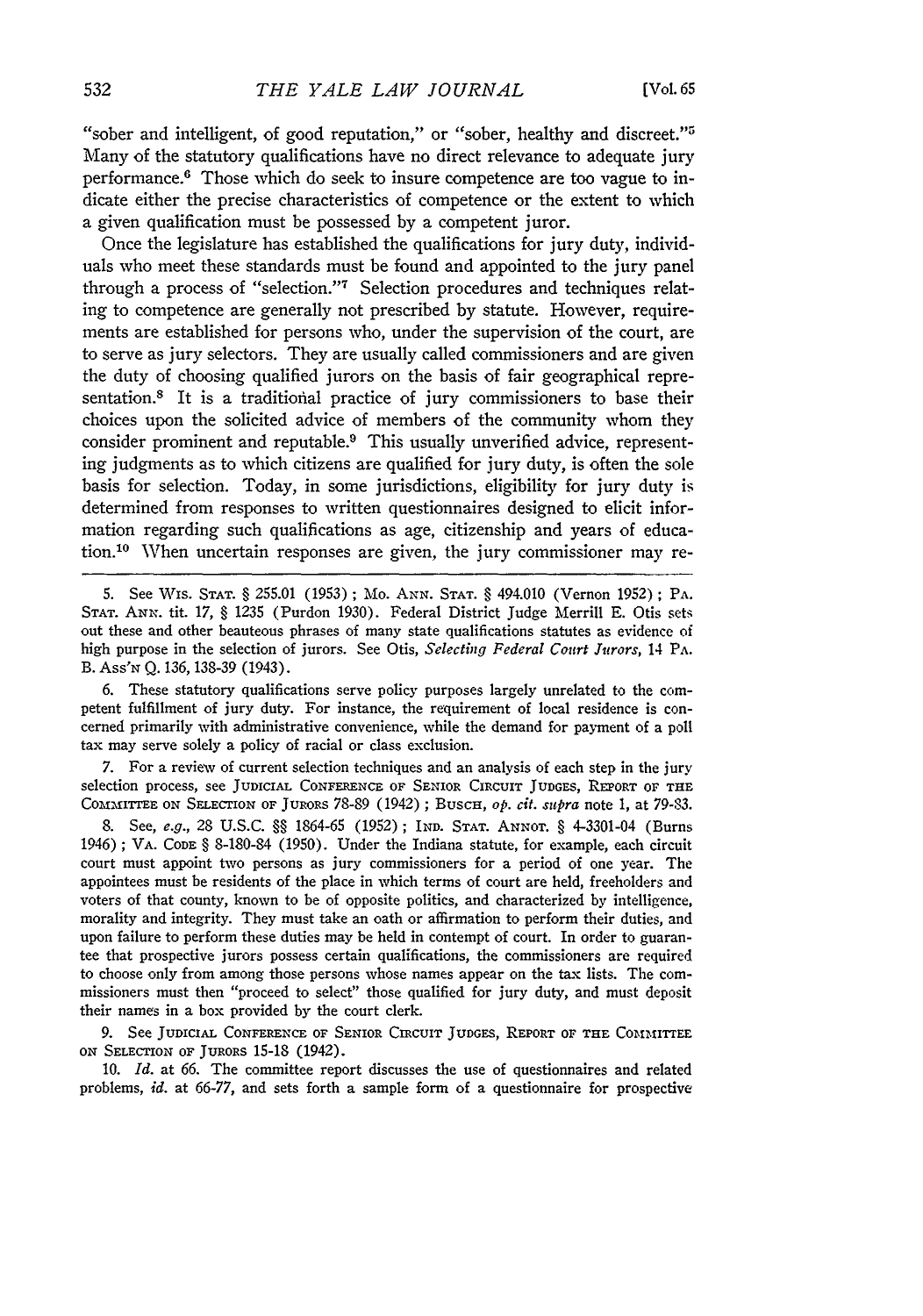quire a personal interview before making his selection. The interview technique, regularly used in few jurisdictions, ranges from superficial questioning and observation to the more intensive and systematic evaluation of juror qualifications which is practiced in certain larger New York municipalities.<sup>11</sup> In some California counties the commissioners employ tests of knowledge and vocabulary to screen prospective jurors.<sup>12</sup> The most advanced procedures are used in Los Angeles County where standardized group intelligence examinations and tests of memory and perception are administered.<sup>13</sup> These techniques, though more comprehensive than any others now in use, still are limited to the assessment of intellectual competence, only one type of juror qualification.

Selections made by the jury commissioner are subject to review by the trial court. 14 The commissioner is restrained by requirements that he be non-discriminatory **<sup>1</sup> 5** and that his selections substantially comply with the vaguely

jurors, *id.* at 71-73. In a very few jurisdictions the use of a questionnaire is specifically required by statute. *E.g., CONN.* **GEN. STAT.** § 7912 (1949).

**I1.** In New York a personal interview by the county clerk is required of prospective jurors in counties within cities having a population of one million or more. N.Y. JUDICIARY LAW § 595. See Schechter & **Affron,** *Selecting Persons for Jury Service, 26* CoRNEz **L.Q.** *677,* 682 (1941) **;** *cf.* Fay v. New York, *332* U.S. 261 (1947).

*12.* Note, *Jury Selection in California,* 5 **STAN.** L. REv. 247, 260 (1953). In San Francisco County jurors are given a multiple choice examination containing twenty-five common<br>legal terms. A representative question asks whether *larceny* means escape, tension, theft<br>or market. *Id.* at 260 & n.83. San Dieg following type of question: "In civil actions between individual persons and corporations, jurors should give greater consideration to the rights of individual persons than to those **of** corporations." *Id.* at 260 n.82.

Despite the augmentation of these juror assessment techniques by questionnaires and interviews, they still fall short of a comprehensive and systematic evaluation of the cornpie: of qualifications necessary for jury duty. See text at p. 534 *infra.*

13. Letter from James H. Chadbourn, Professor of Law, University of California, Los Angeles, to the *Yale Law Journal,* Feb. 25, 1955, on file in Yale Law Library. See also Martineau, *The Los Angeles Plan of Juror Selection,* 15 **L.A.** BAR BULL. *55,* 58 (1939).

14. United States v. Sferas, 210 F.2d 69, 75 (7th Cir.), *cert. denied, 347* U.S. 935 (1954) ; Tarrence v. Commonwealth, *265* S.W.2d 40, 48 (Ky. 1953), *cert. denied,* 348 U.S. **"99** (1954) ; Ritz v. Kingdon, 79 S.E.2d 123, 125 (W. Va. 1953) ; Good v. Farmers Mut. Ins. Co., 265 Wis. 596, 599, 62 N.W.2d 425, 427 (1954).

15. The jury commissioner's selections must "comport with the concept of the jury as a cross-section of the community." Glasser v. United States, 315 U.S. 60, 86 (1942). The deliberate and systematic exclusion by the jury commissioner of any class of people on the basis of social or economic distinctions has been held a denial of due process and equal protection under the Fourteenth Amendment to the Federal Constitution, due process under the Fifth Amendment, and the right to a "fair trial" granted by the Sixth Amendment. Ballard v. United States, 329 U.S. 187 (1946) (exclusion of women) ; Thiel v. Southern Pac. Ry., 328 U.S. 217 (1946) (exclusion of daily wage earners) ; Smith v. Texas, 311 U.S. *128,* 130 (1940) (exclusion of Negroes) ; Kentucky v. Powers, 139 Fed. 452 (E.D. Ky. 1905), *rev'd on other grounds,* 201 U.S. 1 (1906) (exclusion on basis of political affiliation) ; Juarez v. State, 102 Tex. Crim. *297, 277* S.W. 1091 (1925) ; *accord,* Searle v. Roman Catholic Bishop, 203 Mass. 493, 89 N.E. 809 (1909) (exclusion on basis of religion).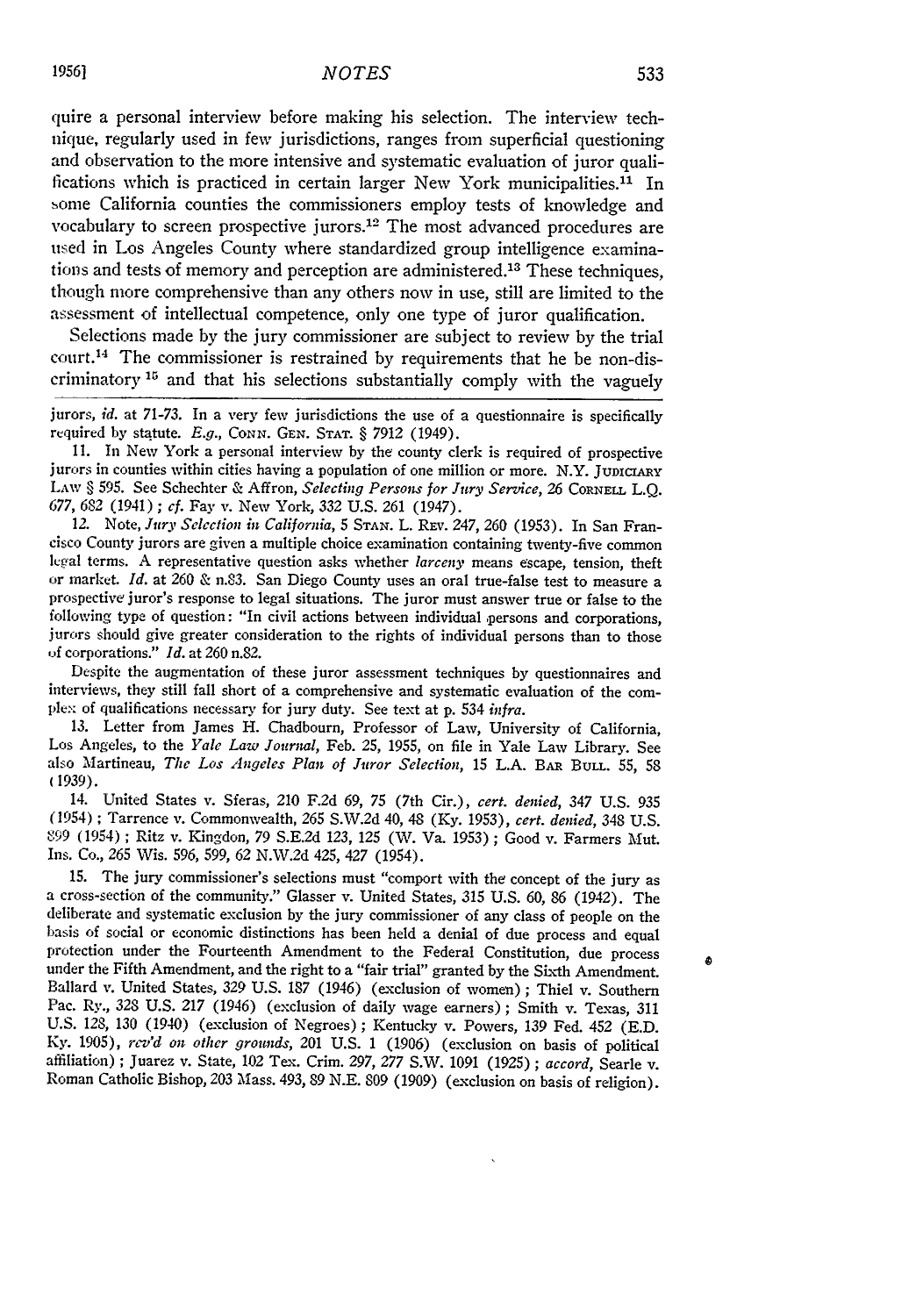defined statutory qualifications.<sup>16</sup> It is the voir dire examination, however, that ultimately determines the acceptability of his nominations.17 As a practical matter the examination seeks primarily to discover the existence of bias. But the jury commissioner's selections may also be rejected in the voir dire because of other objections to competence based upon prior investigation by the parties' attorneys or upon fortuitous revelations of lack of qualification.<sup>18</sup>

Clearly, present qualification statutes and selection procedures provide nn assurance of adequate jurors. Prerequisite to the improvement of jury performance is the adoption of a minimum standard of juror competence and the employment of precise and objective selection devices, notably the psychological test, to assess the qualifications of prospective jurors.

In order to merit selection the juror should possess a stated degree of the following combination of traits: (1) physical integrity-adequate vision, hearing and stamina; (2) fund of general information-sufficient for an elementary understanding of things and events;  $(3)$  critical thinking ability—the use of logic in evaluating argument, making inferences and arriving at conclusions: (4) fund of information about legal institutions-no marked ignorance and misinformation about commonly known legal processes and personnel; (5) personal stability-freedom from severe mental illness, marked emotional instability and morbid pre-occupations; (6) critical behavior judgment-freedom from marked naivete in judging behavior;  $(7)$  fair and reasonable attitudesa willingness to weigh honestly and carefully all the evidence. Each of these categories is definite enough to be accurately measured and can therefore serve as a guide in an improved process of jury selection.

Objective psychological tests can determine the existence of these qualifications better than any techniques of selection now in use.<sup>19</sup> They provide a

16. Harrison v. State, 231 Ind. 147, 165, 106 N.E.2d 912, 921 (1952) ; Walter v. State, 208 Ind. 231, 236, 195 N.E. 268, 270 (1935) ; People v. Johnson, 2 Ill. 2d 165, 168, 117 N.E. 2d 91, 94 (1954) (dictum).

**17.** The purpose of the voir dire examination is to permit further inquiry into the qualifications and attitudes of the prospective jurors prior to their being impaneled and sworn to try a case. See Busch, op. cit. supra note 1, at 113-31; KEETON, TRIAL TACTICS AND METHODS 243-52 (1954). The scope and conduct of the examination are matters usually left to the discretion of the court. Tarrance v. Commonwealth, 265 S.W.2d 40, 48 (Ky. 1953), *cert. denied,* 348 U.S. 899 (1954) ; Putnam v. Pacific Monthly Co., 68 Ore. *36, 53,* 130 Pac. 986, 992 (1913) ; Commonwealth v. McGrew, **375** Pa. 518, 526, 100 A.2d 467, 471 (1953) ; Parker v. Hoefer, 118 Vt. 1, 5, 100 A.2d 434, 438 (1953). Customarily, opposing counsel question prospective jurors on matters relating to their competence and bias, but the court in its discretion may take over the questioning of jurors and conduct the entire examination itself. United States v. Mesarosh, 116 F. Supp. 345 (W.D. Pa. 1953) ; **FED.** R. CRuM. P. 24(a).

18. On the problem of selecting a jury from the point of view of adversary partics, see, GOLDSTEIN, TRIAL TECHNIQUES 152-201 (1935), LAKE, HOW TO WIN LAWSUITS BEFORE JURIES 16-29 (1954) ; Arado, *Selecting a Jury,* 35 CHI. B. REc. 54 (1953). See also Osborn, The MIND OF THE JUROR c. 8 (1937).

19. Objective tests give a succinct evaluation of particular traits of behavior, which for the purpose of study are abstracted from the total complex of behavior operations. Such

 $\Omega$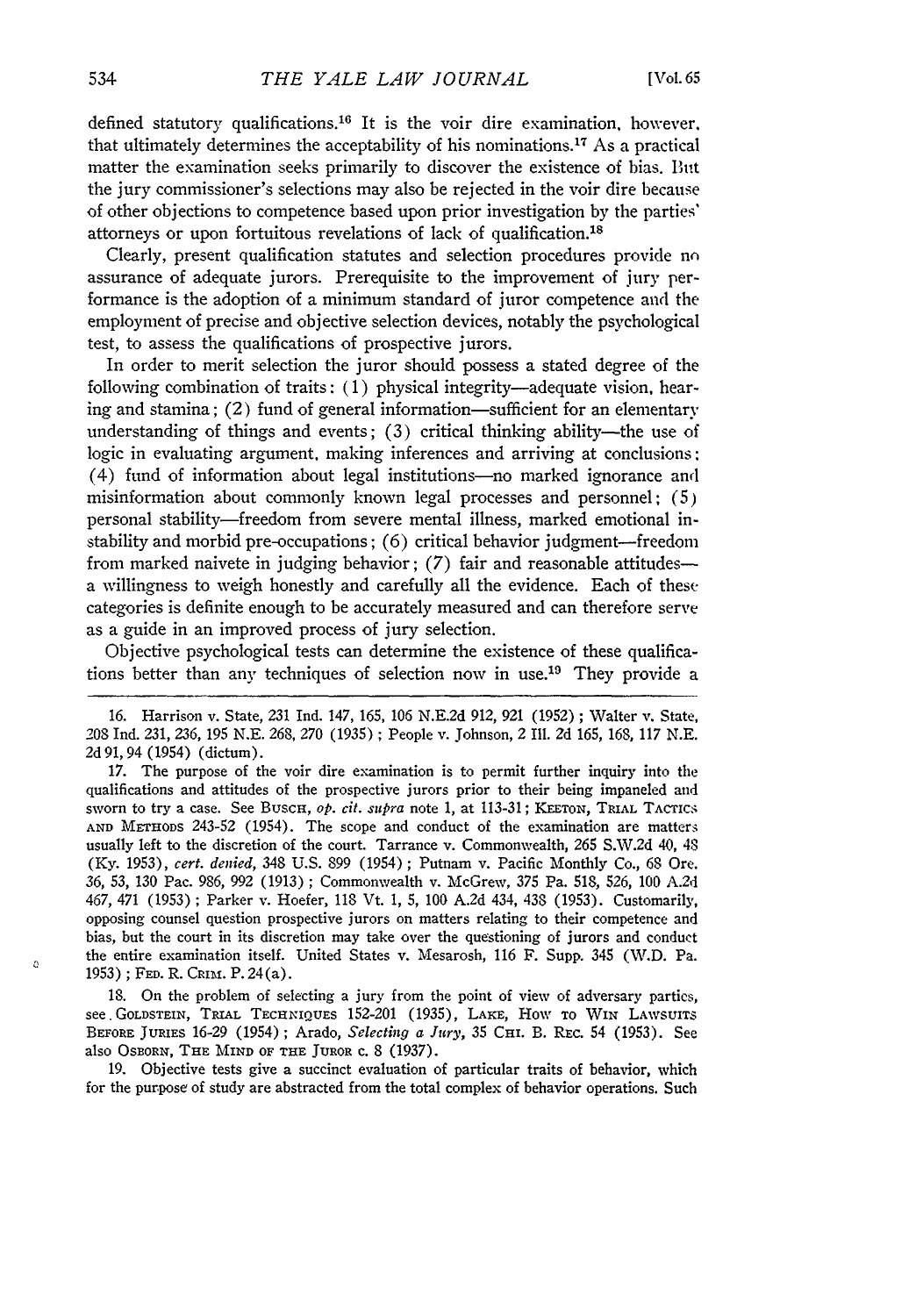yardstick for measuring the competence of the prospective juror and thus enable the commissioner to set a specific standard as a prerequisite to nomination.<sup>20</sup> This standard should be based on the minimum level achieved by a large percentage of comparable individuals who have taken the test and established the range of scores.21 Utilization of psychological tests will largely eliminate subjectivity and uncertainty in the commissioner's selection procedures.<sup>22</sup>

tests provide estimates of these traits more quickly, more briefly and more accurately than do the subjective judgments and personal estimates which are characteristic of present selection techniques.

"Objective" psychological tests are to be distinguished from "projective" psychological techniques. Projective techniques make an infinitely more complex and more comprehensive assessment of an individual's personality and behavior. They are, however, heavily dependent for their success on the skill and judgment of the examiner. Though potentially more informative, projective techniques are probably not feasible at the present time for use in the process of screening large numbers of prospective jurors. See FREEMAN, THEORY **AND** PRACrICE **OF PSYCHOLOGICAL TESTING CC. 19,** 20 **(1955).** For a brief exposition on objective psychological tests, written for lawyers, see Hunt, *The Uses and Abuses of Psychometric Tests,* **35** Ky. L.J. **38** (1946).

20. Objective tests undergo a process known as standardization. A single test is administered to large groups of individuals and the scores of these individuals, who may number in the hundreds or thousands, are accumulated. The range of scores provides a comparative scale against which may be placed the scores of persons who subsequently take the test and who are comparable in general characteristics to the sample population. The place where a particular person's score falls along the range of scores is most often called a percentile. It is that point which represents the percentage of sample scores exceeded by the person taking the test. See **ADKINS,** CONSTRucrION AND ANALYSIS OF ACHIEVEMENT TESTS 144 (1947); FREEMAN, op. cit. supra note 19, c. 2.

21. The problem of deciding upon a critical score or level of competence below which persons will be considered unqualified for jury duty can be resolved systematically through the use of statistical criteria. Those concerned with establishing a fixed minimum passing score may base their estimate on the extent to which a given score falls outside the range of scores which most people are likely to achieve. Statistical methods establish numerous procedures and criteria for determining that point. Such statistical techniques as "the middle **80** per cent range," "the standard deviation" and "the semi-interquartile range" provide for a systematic determination of those scores, and hence those individuals who fall at the extremes-notably here the lower extreme-in any distribution of scores. For an elaboration and fuller explanation of the statistical process, see **GUILFORD,** FUNDAMENTAL STATISTICS **IN** PSYCHOLOGY **AND EDUCATION** cc. **3-6** (1942) ; WALKER, ELEMENTARY **STATIS-**TICAL **METHODS** cC. *3,* 5, 8 (1943). The setting of a critical test score can also be accomplished roughly and more arbitrarily by the jury commissioner. He can decide, for example, that the lowest twenty scores in one hundred, or the lowest ten or five, will fail to qualify. This enables the commissioner to vary the qualification level in relation to the need and availability of jurors, but such arbitrary choice may not lend assurance that the critical level set corresponds to that which will, on a better considered and statistically more accurate basis, separate qualified from unqualified persons.

22. Commonly, a subjective judgment as to the existence of a particular trait in another individual is a crude guess. Persons making such judgments do not systematically use objective criteria or a standardized scale for assessment. In contrast, objective psychological tests undergo research procedures the essential characteristics of which are objectivity and certainty. Scores achieved on a test which measures a particular trait are compared to manifestations of that trait which have been evident in the previous behavior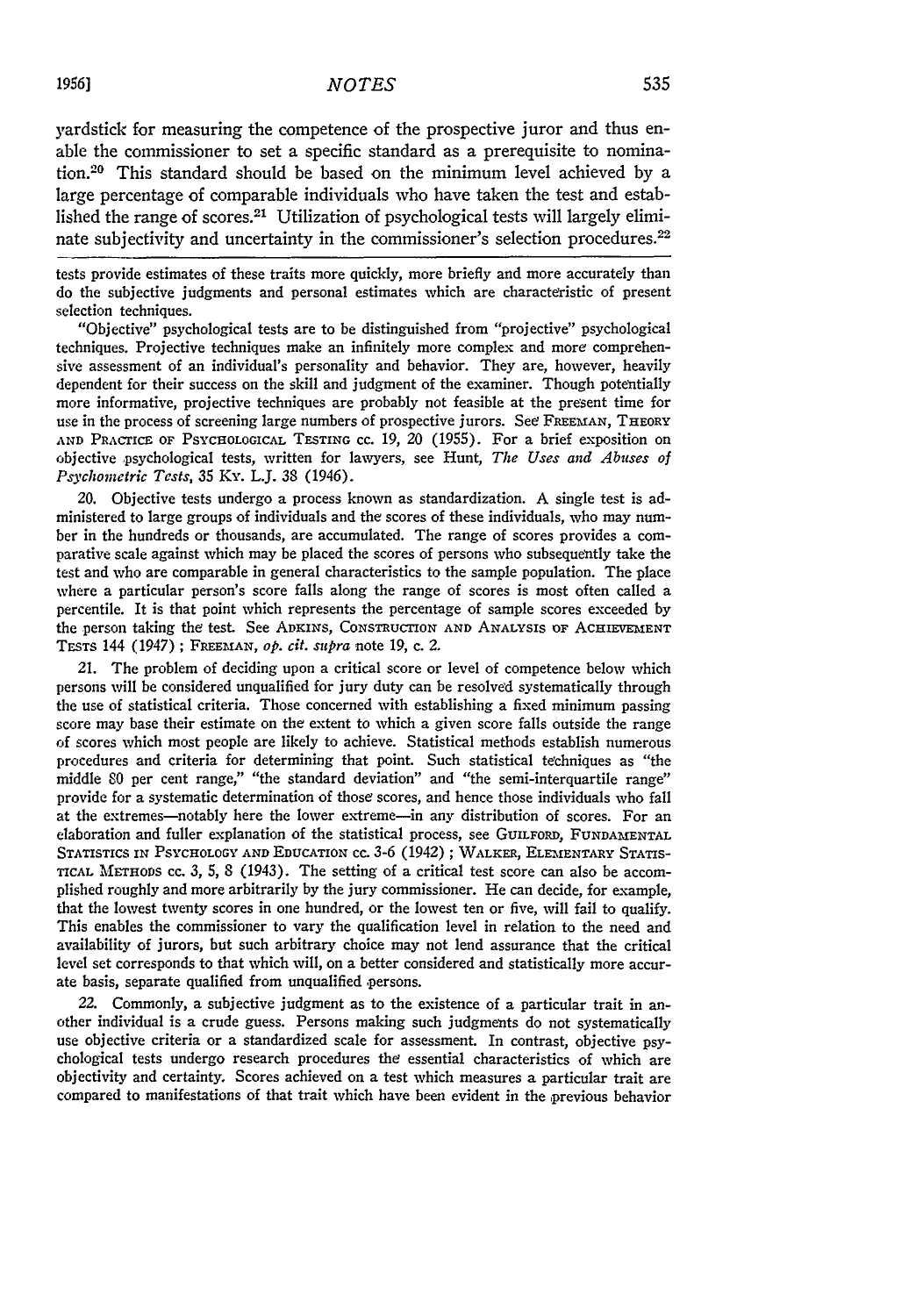Proof of their unique value in the assessment of intelligence and personality qualifications is provided by the reliance placed upon them for the screening of personnel in the armed forces, in business and industry, and in medical and educational institutions.<sup>23</sup>

Many presently used and carefully developed objective tests of intelligence and personality are suitable for use in this field. $24$  and others can be designed which are specifically adapted to the purpose of jury selection. These tests may be employed either in batteries to measure a wide range of qualifications or individually to assess a single trait.<sup>25</sup> The better known tests have undergone extensive experimental evaluations. They are carefully and elaborately examined to determine whether they accurately measure what their creators claim they measure, and whether they do so consistently.<sup>26</sup> Stringent professional

of the individual taking the test, or to the results of other tests measuring the same personality factors. Upon completion of this try-out process the test will provide a criterion of *the* existence of the trait independent of the judgment of both the test constructor and the examiner. See note 20 supra.

23. Objective psychological tests were widely used initially in the first World War. See FREEMAN, op. cit. supra note 19, at 241; PSYCHOLOGICAL EXAMINING IN THE **UNITED** STATES (Yerkes ed. 1921). Subsequently, they have been adopted in a variety of enterprises. Many businesses and industries depend heavily on them in the screening of job applicants for personality stability and capability, and the tests are also used to assess interest level and potential suitability for particular positions. See H. Moore, Psychology For BUSINESS **AND** INDUSTRY **cc.** 5-8 (2d ed. 1942). They are widely used **by** schools to measure intelligence, vocational aptitudes and entrance qualifications. See EDUCATIONAL **MEASUREMENT** pt. 1 (Lindquist ed. 1951); GREENE, MEASUREMENT OF HUMAN BEHAVIOR pt. 2 (1941) ; CRAWFORD & BURNHAM, FORECASTING COLLEGE ACHIEVEMENT pt. 1 (1946). Psychiatry and medicine have adopted the tests for use as diagnostic aids and in the evaluation of treatment progress and recovery. See 2 CONTRIBUTIONS TOWARD **MEDICAL** PSY-CHOLOGY pt. 4 (Weider ed. 1953). In World War II every soldier was required to take an objective test of general ability upon entrance into service, and some branches relied heavily on specially developed objective tests to evaluate the existence of particularly desired abilities. See PRINTED CLASSIFICATION TESTS (Rep. No. 5, **U.S.** Gov't Printing Office, Guilford ed. 1947); **U.S.** AMY AIR FORCES, AVIATION PSYCHOLOGY PROGRAM **RESEARCH** REPORTS 1-19 (1947-48) ; O.S.S. STAFF, ASSESSMENT OF **MEN** (1948). Objective tests are used as an instrument of selection in many branches of the federal government today. See MOSHER & KINGSLEY, PUBLIC PERSONNEL ADMINISTRATION c. 9, particularly at 182 (4th ed. 1941); H. MoORE, *op.* cit. supra, at 106. YODER, PERSONNEL MANAGEMENT **AND** IN-DUSTRIAL RELATIONS 194-95 & n.16 (1943).

24. A brief description and assessment of nearly all psychological tests which have been developed is contained in THE FOURTH MENTAL MEASUREMENTS YEARBOOK (Buros ed. 1953). This compendium lists for each test its purpose, time and method of administration, and a critical evaluation of it by psychologists. For each test there is also a listing of literature reporting the use and value of the test in the different situations where it has been applied, and a catalogue of published reports discussing limitations, modifications and suggested improvements of the test.

25. For a discussion of examination administrative procedures and consideration of the merits of the use of tests singly and in groups, see THOENDIKE, **PERSONNEL** SELECTION: TEST AND MEASUREMENT TECHNIQUES (1949).

26. Objective psychological tests attain the highest percentage of accuracy in their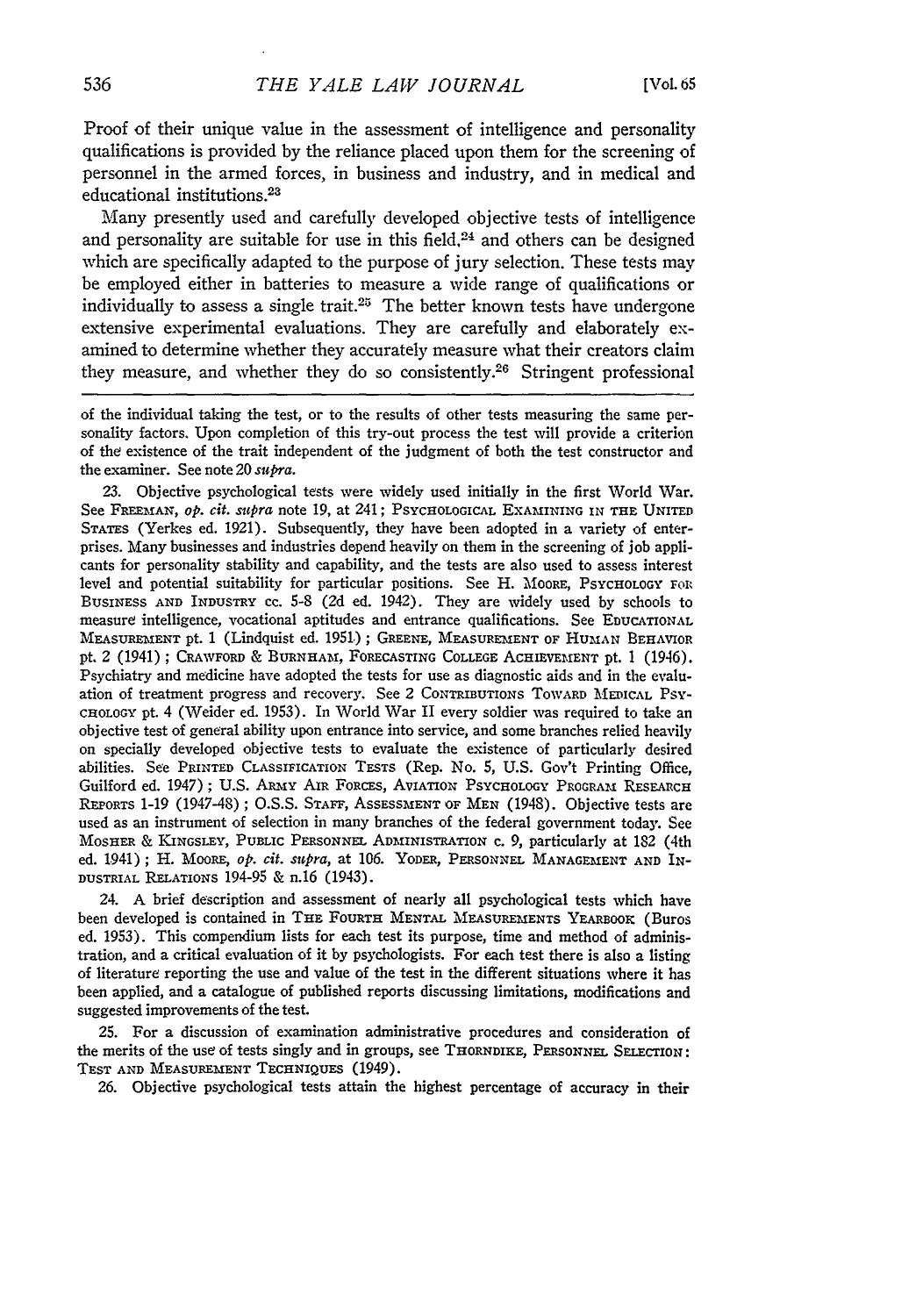standards of statistical precision must be met **27** before any test is commercially marketed by the better known suppliers of psychological tests.<sup>28</sup>

Objective tests are also administratively feasible for the screening of jurors. **A** single test is usually brief, varying in time limit from ten minutes to an hour. The tests are easily administered, requiring true-or-false, yes-or-no, or single word answers which can be scored quickly. They can be given to large groups simultaneously and at a cost ranging from one to ten cents per person. With only a simple orientation as to procedure, the jury commissioner, court clerk or assistants can conduct the testing program.<sup>29</sup> And the judge and jury commissioner, relying upon competent psychological counsel, can make the choice of tests to be used. <sup>30</sup>

Should a jury commissioner decide to adopt the suggested qualifications and psychological test procedures, existing statutory or court requirements would ordinarily present no obstacle. Often the qualifications can be interpreted to lie within the purview of present, broadly defined legislative mandates, so that new legislation is unnecessary.<sup>31</sup> If statutory change is unavoidable, en-

assessments of large numbers of subjects. The results achieved on these tests will be correct for most individuals, but will, theoretically, be in error in assessing a small percentage of persons. Tests are not perfect estimates of any given attribute, but they are considerably more specific and more precise than common subjective judgments in the evaluation of selected personal characteristics. Caution must be exercised to interpret the results of tests only within the limits of what they purport to measure, with full recognition that there is likely to be a small percentage of error in the evaluation of any large group of persons.

27. A joint committee of the American Psychological Association, the American Educational Research Association and the National Council on Measurements Used in Education has established specific standards for test construction and test publication. See TrcHICAL RECOMMENDATIONS FOR PSYCHOLOGICAL **TESTS AND DIAGNOSTIC** INSTRUIENTS (1954), printed as a supplement to 51 PSYCHOLOGICAL BULL. No. *2,* pt. II (1954).

28. The Psychological Corporation, 522 Fifth Avenue, New York, N.Y., for example, requires that the members of its board of directors and officers be members of the American Psychological Association. (Membership in this national organization requires a minimum of a master's degree in psychology from a recognized college or university, and creditable experience in the profession of psychology varying according to the level of membership sought, but no less than one year.) The corporation abides by and fosters the scientific and professional recommendations set forth **by** that association. See THE PSYCHOLOGICAL COR-POrATioN, **1955** CATALOG OF **THE** TEST DIvisioN inside back cover.

29. Each objective psychological test is normally distributed with a handbook or manual of instructions for guidance in the use of the test. Requirements and cautions for its administration are specifically set out, the technique of scoring is explained, and data and standards are given to aid in correctly assessing the significance of the results.

30. Psychological test corporations generally provide a consultation service to advise organizations who may have use for psychological tests. The psychology departments of large universities are able to provide expert counsel in the selection and use of tests. Firms of consulting psychologists are also available to give advice on the choice and use of tests or to handle the entire process of test selection, administration, scoring and interpretation. See, *e.g.,* THE PSYCHOLOGICAL CORPORATION, 1955 **CATALOG** OF **THE TEST DIVISION** inside front cover.

31. The canons of statutory construction authorize the interpretation of ambiguous or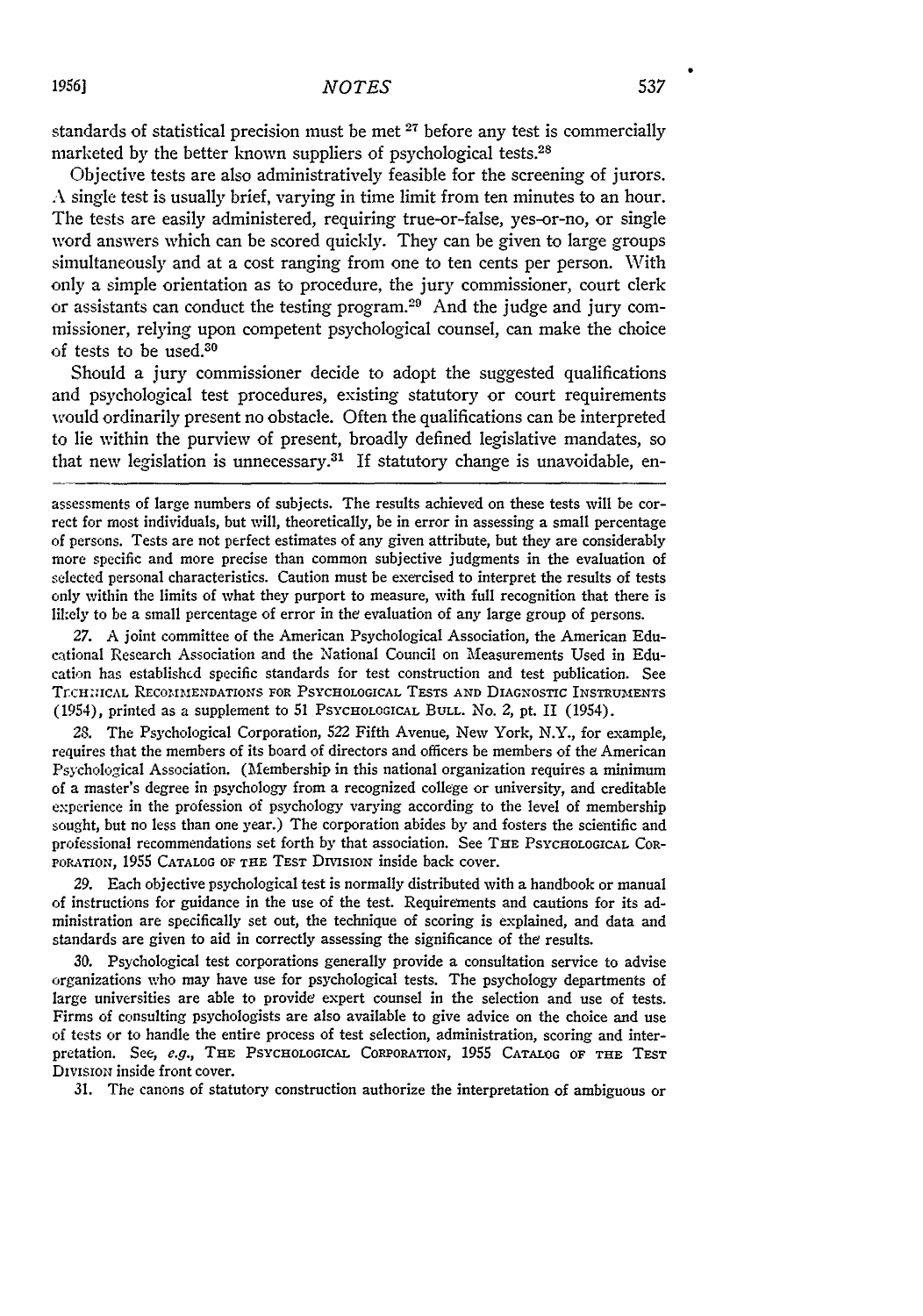actment of the entire set of qualifications would provide a concise and comprehensive minimum standard for competent jurors.<sup>32</sup> It is clear that use of psychological tests to implement existing standards requires no new legislation. Such improved methods of selection can be put into practice by a rule of court or by the commissioner in the exercise of the discretion now granted him by statute.33

Three legal arguments are likely to be urged against adoption of the proposed program. Most noteworthy is the probable assertion that a disproportionate number of prospective jurors from certain races or social and economic groups will be disqualified as a result of the application of minimum standards of qualifications and psychological tests for their evaluation. This disproportionality would be denounced as a violation of the constitutional requirement announced in *Glasser v. United States,* that juries must be selected so as to "comport with the concept of  $\dots$  a cross-section of the community."<sup>34</sup> How-

In California, for example, the juror qualifications statute requires that only those persons can serve "who are in the possession of the natural faculties, and not infirm or decrepit, of fair character and approved integrity, and of sound judgment." CAL. **CODE** CIv. PROC. § 205 (1953). And the statute governing juror selection requires that the jury commissioner "diligently  $\dots$  inquire and inform himself in respect to the qualifications" of prospective jurors. *Id.* § 204c. Specific requirements of knowledge, vocabulary and intelligence have been subsumed under the qualifications statute, and the possession of these traits has been measured by means of objective examinations without any known legal objection. See notes 12, 13 *supra* and accompanying text; note 33 infra.

32. See text at p. 534 *supra.*

33. People v. Hess, 104 Cal. App. 2d 642, 669, 234 P.2d 65, 83 (1951). In this case, the jury commissioner notified 35,000 prospective jurors to report for examination. After completion of a personal data sheet and personal interview by the jury commissioner or by a judicial secretary, 3,500 were selected for jury duty. The court upheld the jury commissioner in this designation of only about ten per cent of the available individuals. *Cf.* Fay v. New York, 332 U.S. 261, 270-72 (1947) ; text following note 7 *supra.*

34. Glasser v. United States, 315 U.S. 60, 86 (1942). In this case defendant contended that he was denied an impartial trial because of systematic exclusion from the jury panel of all women who were not members of the Illinois League of Women Voters. The Court upheld the contention that this procedure, if proved, would be a denial of the right of jury trial.

The "cross-section" idea stated in *Glasser* has been asserted to be fundamental to the constitutional right of jury trial. See Ballard v. United States, 329 U.S. 187, 191 (1946) **;** Thiel v. Southern Pac. Ry., 328 U.S. 217, 220 (1946) ; cf. note 15 supra. A "cross-section" of the community would appear to have reference to the proportional representation of individuals from all classes and groups in the community. However, the rule has been interpreted to forbid only exclusions made systematically and intentionally, not to require that all "classes" or "groups" must in fact be represented on each jury array. Fay v. New York,

generally worded jury qualifications statutes in a manner that will best effectuate the legislative aim of securing qualified jurors. Therefore, the employment by the commissioner of more precise standards and better methods for their assessment should be construed as a valid effort to comply with presently existing statutory requirements. See 2 SUTHERLAND, STATUTES **AND** STATUTORY CONSTRUCTION § 4503 (3d ed., Horack 1943) (ambiguous statutes) ; 3 *id. §§* 5501-06 (liberal or strict construction).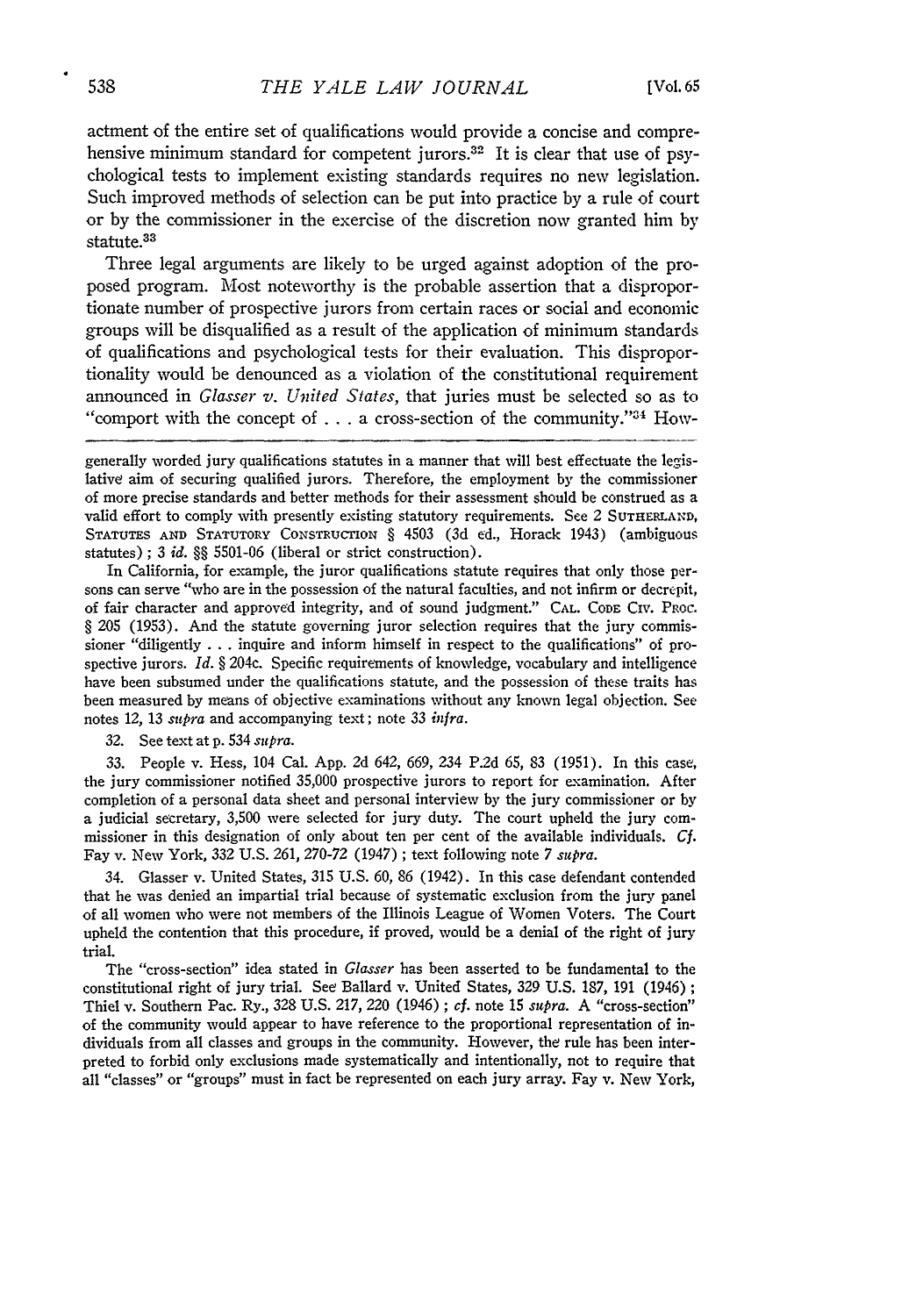ever, since *Glasser* a majority of the Court has approved the setting of high qualification standards and the use of systematic questioning to assess intelligence and literacy, even though these procedures resulted in the disqualification of a disproportionate number of a particular group.<sup>35</sup> Thus, it appears that the cross-section rule is not a limitation on the establishment of a suitable level of juror qualifications unless the requirements are designed to secure arbitrary or discriminatory aims.30 Although a four justice minority took the position that the tests and standards were subjective and discriminatory, and resulted in the selection of a jury which failed to satisfy the cross-section rule, $37$  even this minority agreed that a minimum standard could be established for all prospective jurors.38 Furthermore, neither the majority nor the minority opposed the use of objective test methods to assess whether jurors are adequate**ly** qualified.

It may also be asserted that jury qualifications and selection procedures, as an integral part of the right to trial **by** jury, were permanently fixed at the time that right was adopted into the constitution.<sup>39</sup> This argument is based on the unanimous judicial opinion that the guarantee of trial **by** jury preserves intact the common law right and forbids alteration except **by** constitutional

*332* **U.S.** 261, 284 (1947) ; Thiel v. Southern Pac. Ry., *supra* at 220; United States v. Local 36, International Fishermen, 70 F. Supp. 782, 795-97 **(S.D.** Cal. 1947).

**35.** Fay v. New York, 332 **U.S.** 261, 291 (1947), upheld the so-called special or "blue ribbon" jury. The defendants had objected that persons fully qualified for general jury duty had been discriminatorily eliminated from the blue ribbon panel. They alleged that the qualifications and selection techniques failed to give proportionate representation to laborers, Negroes and women-in fact no laborers had been nominated for the panel. The Court refused to accept this contention and affirmed their conviction as having been made **by** a lawfully constituted jury. On the *Fay* case and the problem of blue ribbon juries, see Notes, 60 **HARV.** L. **REv.** 613, 21 So. **CALIF.** L. REV. 102 (1947).

*36.* "The rule is that a violation of the [Fourteenth Amendment due process] clause occurs if in the jury there is a systematic or arbitrary exclusion of, or a discrimination between, persons of a particular race." Wong Yim v. United States, **118** F.2d 667, 669 (9th Cir. 1941). See Smith v. Texas, 311 **U.S.** 128, 130 (1940) ; Martin v. Texas, 200 **U.S.** 316, 319-21 (1906) ; *cf.* Glasser v. United States, 315 U.S. *60,* 86 (1942) (commissioner may use discretion to obtain competent jurors). See also notes *15,* 34 *supra.*

**37.** Fay v. New York, 332 **U.S.** *261.,* 298-99 (1947) (dissenting opinion of Justices Murphy, Black, Douglas and Rutledge).

**38.** Justice Murphy, who wrote the dissenting opinion in the *Fay* case, stated that the jury "is a democratic institution, representative of all *qualified* classes of people." *Id.* at 300. (Emphasis added.) In Moore v. New York, 333 **U.S.** 565, *569* (1948), another opinion upholding the New York blue ribbon jury system, the *Fay* dissenters agreed that certain persons below a minimum level of competence were not qualified to serve on juries, and indicated their approval, as consistent with the "cross-section" rule, of the adoption of measures calculated to weed out these persons. Justice Murphy, speaking for the dissenters, declared: "it is from that welter of *qualified* individuals, who meet specified *miimum* standards, that juries are to be chosen." Moore v. New York, *supra,* at 570. (Emphasis added.)

**39.** See notes 41-42 *infra* and accompanying text.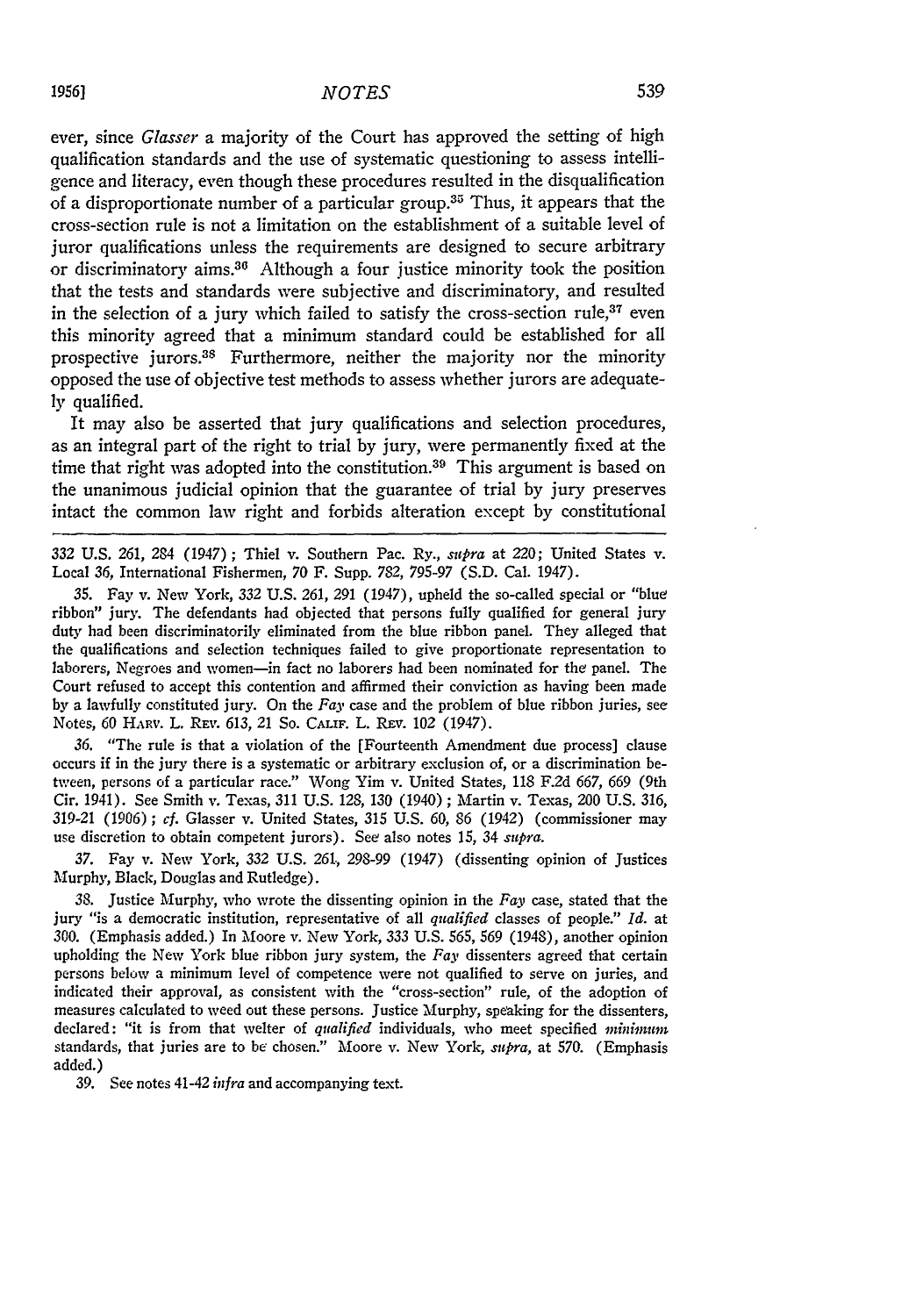amendment.<sup>40</sup> However, the courts have universally held that, since qualifications and selection methods had always been legislatively determined and therefore were not crystallized as a part of the common law, these features **of** the jury system continue to be subject to modification by statute.<sup>41</sup> In short, the constitution guarantees a fundamental mode of trial but does not determine procedural details.<sup>42</sup>

Psychological testing may be opposed as an unlawful delegation of the commissioner's statutory responsibility for the selection of jurors.43 It can be argued that the judgments and criteria used in the development of tests are those of other persons, and that these, in effect, become substitutes for the jury commissioner's own judgment and choice of jurors. Opponents may also claim that because persons other than the commissioner administer and score the tests, it is these individuals who are making the determinations of qualification. The commissioner is charged by statute with the duty of selecting qualified jurors, $44$ and courts have held that he violates the law if he does not himself decide which jurors will be chosen.<sup>45</sup> It may be said in rebuttal that the jury commissioner

40. Patton v. United States, 281 U.S. 276, 288 (1930) ; Pomeroy v. Collins, 198 Cal. 46, 70, 243 Pac. 657, 667 (1926) ; Booth v. State, 67 Okla. Crim. 413, 419, 94 P.2d 846, 849 (1939) ; Spurgeon v. Worley, 169 Tenn. 697, 701, **90** S.W.2d 948, 949 (1936). The constitutional right to a jury trial may be asserted to mean that the identical kind of common law jury trial is preserved. So interpreted, trial by jury would mean trial by jurors having the same qualifications and selected in the same manner as at common law at the time the constitutional provision was adopted. Cf. Busch, LAW AND TACTICS IN JURY TRIALS 27-60 (1949); CLARK, CODE PLEADING 91-92 (2d ed. 1947).

41. Commonwealth v. Maxwell, 271 Pa. 378, 114 AtI. 825 (1921) ; Dixon v. State, 167 So. 340, 348 (Ala. Ct. App.), *cert. denied,* 167 So. 349 (Ala. 1936) ; People *ex rel.* Denny v. Traeger, 372 Ill. 11, 14, 22 N.E.2d 679, 681 (1939).

42. In Dixon v. State, *supra* note 41, at 348, the court stated:

"It is the universal and unvarying rule of all common-law jurisdictions that legislative regulations touching the manner in which jurors shall be selected, or the mode of procuring and impaneling a jury, do not infringe a constitutional provision that the right of jury trial shall remain inviolate so long as the essential elements of number, impartiality, and unanimity are preserved."

43. It is sometimes said that a delegated power may not be further delegated by the person to whom such power is given by the legislature. 42 **Ax.** JUR., *Public Admziistratire Law §* 73 (1942). However, the rule does not preclude the use of subordinates who are directed by the officer with the delegated power to investigate and report the facts and give recommendations. See People v. Delaware and Hudson Canal Co., 165 N.Y. 362, 364-65, 59 N.E. 138, **139** (1901) (statutory requirement that commissioners may recommend rcpairs upon railroads "after a careful personal examination" does not prevent the utilization of and reliance upon expert inspectors to make examinations for them) **; GELLHORN, AD**mINIsTRATivE LAw 315-23 (1st ed. 1940). A distinction is made between a delegation of power to another and the use of others as assistants in the discharge of the delegated duty. See notes 45-46 *infra* and accompanying text.

44. See note 8 *supra.*

45. Chance v. State, 115 Fla. 379, 381, 155 So. 663, 664 (1934); Dow v. Carnegie-Illinois Steel Co., 100 F. Supp. 494, 498 (W.D. Pa. 1951) (dictum);  $cf.$  State v. Tate,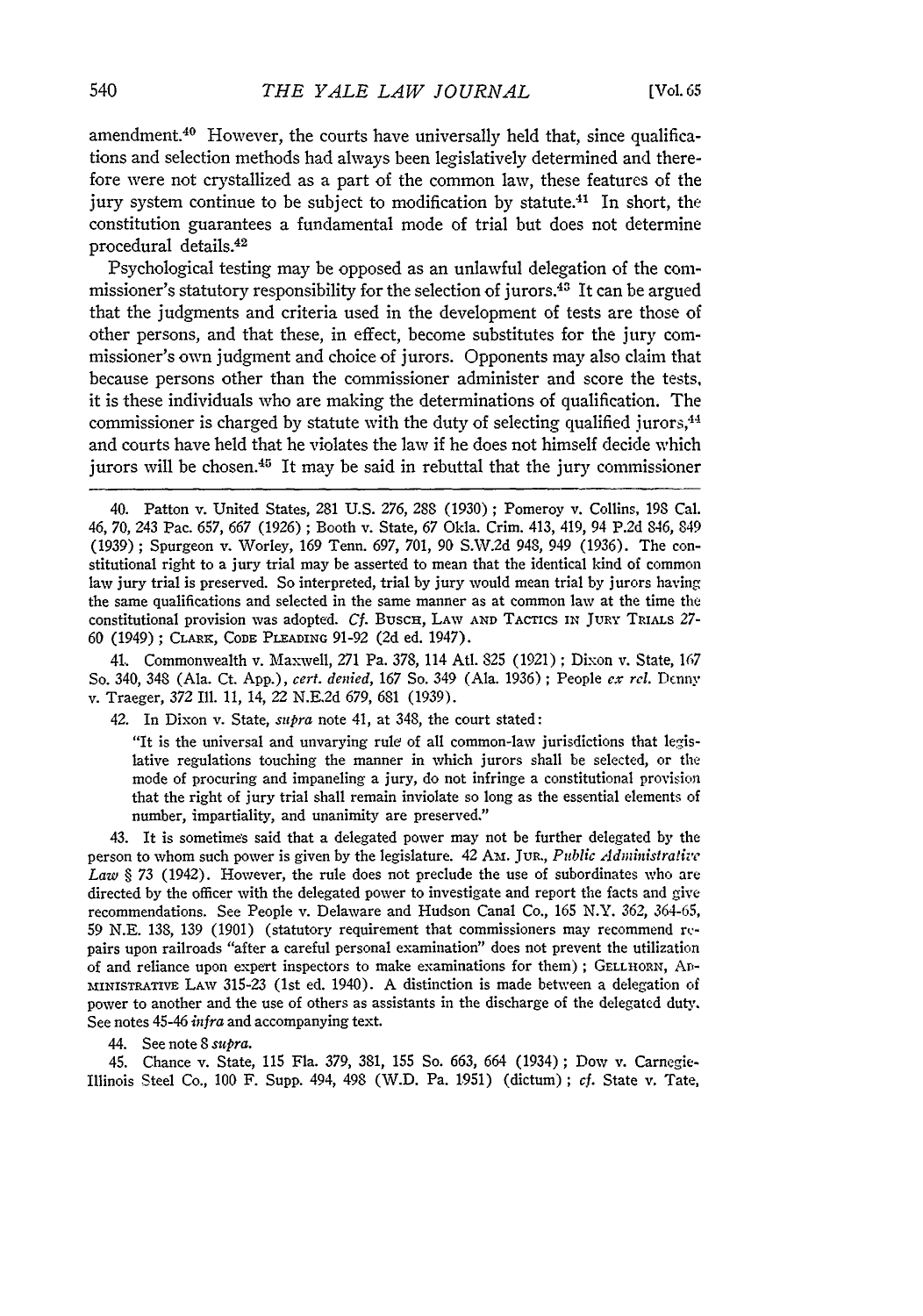does exercise the full power and control contemplated by the legislature,<sup>46</sup> since the weight which he gives to the psychological test results is entirely within his discretion. Furthermore, the custom of utilizing outside judgments has long been a jury selection procedure and the tests are no more than a necessary modern replacement for the accepted practice of depending on reputable members of the community for opinions as to who would make competent jurors.<sup>47</sup>

Strengthened jury selection processes have broad implications for the improved operation of the jury system and the effectiveness of law in society. Less of the court's time may be spent in the voir dire examination of competence and jury calendar congestion partially eliminated when jurors are initially selected with greater care. A more competent jury may force a change in the tactics of advocacy, so that attorneys will put greater emphasis on rational rather than emotional appeals. Parties may also be dissuaded from taking weak cases to court in the hope of achieving an unjustified result. Exclusionary rules of evidence, evolved to protect litigants from inept juries,<sup>48</sup> can be liberalized. Juries held in higher esteem will restore respect for the right of trial by jury, and even, perhaps, for jury duty. The discoveries and techniques of psychology should be pressed into the service of the judicial system, for they

185 La. 1006, 1022, **171** So. 108, 113 (1936). In the Chance case, under a statute requiring the county commissioners to *"personally* select and make out a list" of the names of qualified jurors, the commissioners allowed other persons to assist in the selection of the names from the registration books. The court held this practice a violation of the specific statutory requirement of *personal* selection by the commissioners, but implied that the use of necessary clerical assistants in the selection process would not constitute a violation. Chance v. State, *supra* at 380, 155 So. at 665.

*46.* See Walker v. United States, 93 F.2d 383 (8th Cir.), *cert. denied,* 303 U.S. 644 (1937). In this case, the court clerk, who along with the jury commissioner was authorized to select jurors, solicited the names of qualified jurors by means of a letter asking such information from persons in the community who were considered reliable. The argument was made that this was an unlawful delegation of the duties of selecting jurors imposed on the court clerk and jury commissioner by statute. The court said: "The method of selection employed was not a delegation, but a discharge of duty. The clerk and jury commissioner did not authorize nor empower any one to act for them, and we apprehend the law does not contemplate that they must acquire personal knowledge of or acquaintance with prospective jurors so that they may act on their personal knowledge. The manner of acquiring information is for them to determine." *Id.,* 93 F.2d at 391.

47. See notes *9, 46 supra* and accompanying text. Clearly, the maintenance of the older selection system is not feasible in areas of large population where anonymity and a lack of familiarity with neighbors and persons living in the community are common. Nor is it feasible where there is a substantial amount of family mobility and change in community membership over relatively short periods of time, nor in "commuter" communities where the average individual spends a relatively brief period of time in the community of his residence.

48, See FRANK, CouRTs **ON TRIAL** 123 (1949) ; GREEN, **JUDGE AND** JURY 400 (1930); OsEoRN, TiE **MIND OF THE** JUROR 53 **(1937); WIGMORE,** PRINCIPLES **OF JUDICIAL PROOF** 960 (2d ed. 1931).